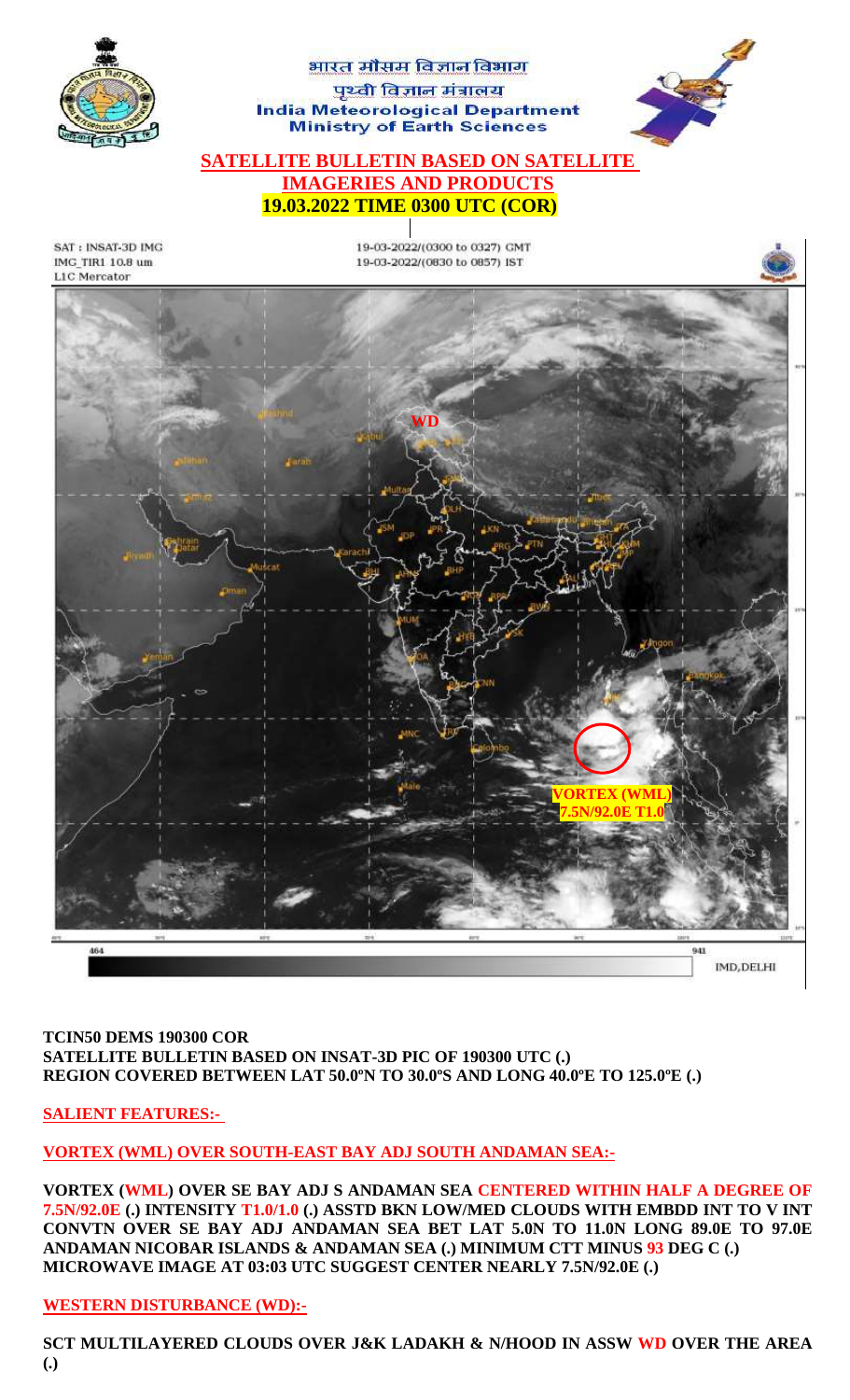## **PRECIPITATION NOWCASTING (BASED ON SCOPE NOWCASTING TOOL AT 0300 UTC TO IN A LEAD TIME OF 180 MINUTES):-**

## **RAINFALL UPTO 20.0 MM OVER S ANDAMAN & NICOBAR ILS (.)**



#### **CLOUDS DESCRIPTION WITHIN INDIA:-**

#### **NORTH:-**

**SCT LOW/MED CLOUDS WITH EMBDD MOD TO INT CONVTN OVER LADAKH AND ISOL WK CONVTN OVER J&K N HP (.) SCT LOW/MED CLOUDS OVER N UTRKND (.)** 

#### **EAST:-**

**SCT LOW/MED CLOUDS OVER S CHTGH SW ORS N SHWB SKM ARUPR W ASSAM (.)** 

## **WEST:-**

**SCT LOW/MED CLOUDS WITH EMBDD ISOL WK CONVTN OVER S KKN & GOA (.) SCT LOW/MED CLOUDS OVER E GUIJ N KKN MADHYA MAHA MRTHWD (.)**

## **SOUTH:-**

**BKN LOW/MED CLOUDS WITH EMBDD INT TO V INT CONVTN OVER ANDAMAN & NICOBAR ILS (MINIMUM CTT MINUS 93 DEG C) (.) SCT LOW/MED CLOUDS WITH EMBDD ISOL WK TO MOD CONVTN OVER COTL KRNTK WEST SIK N KER C TN (.) SCT LOW/MED CLOUDS OVER TLNGN RYLSM COTL AP REST KRNTK S KER REST TN & LKSDP ILS (.)**

#### **ARABIAN SEA:-**

**SCT LOW/MED CLOUDS WITH EMBDD ISOL WK TO MOD CONVTN OVER EC ARSEA OFF MAHA-GOA-KRNTK COASTS (.)**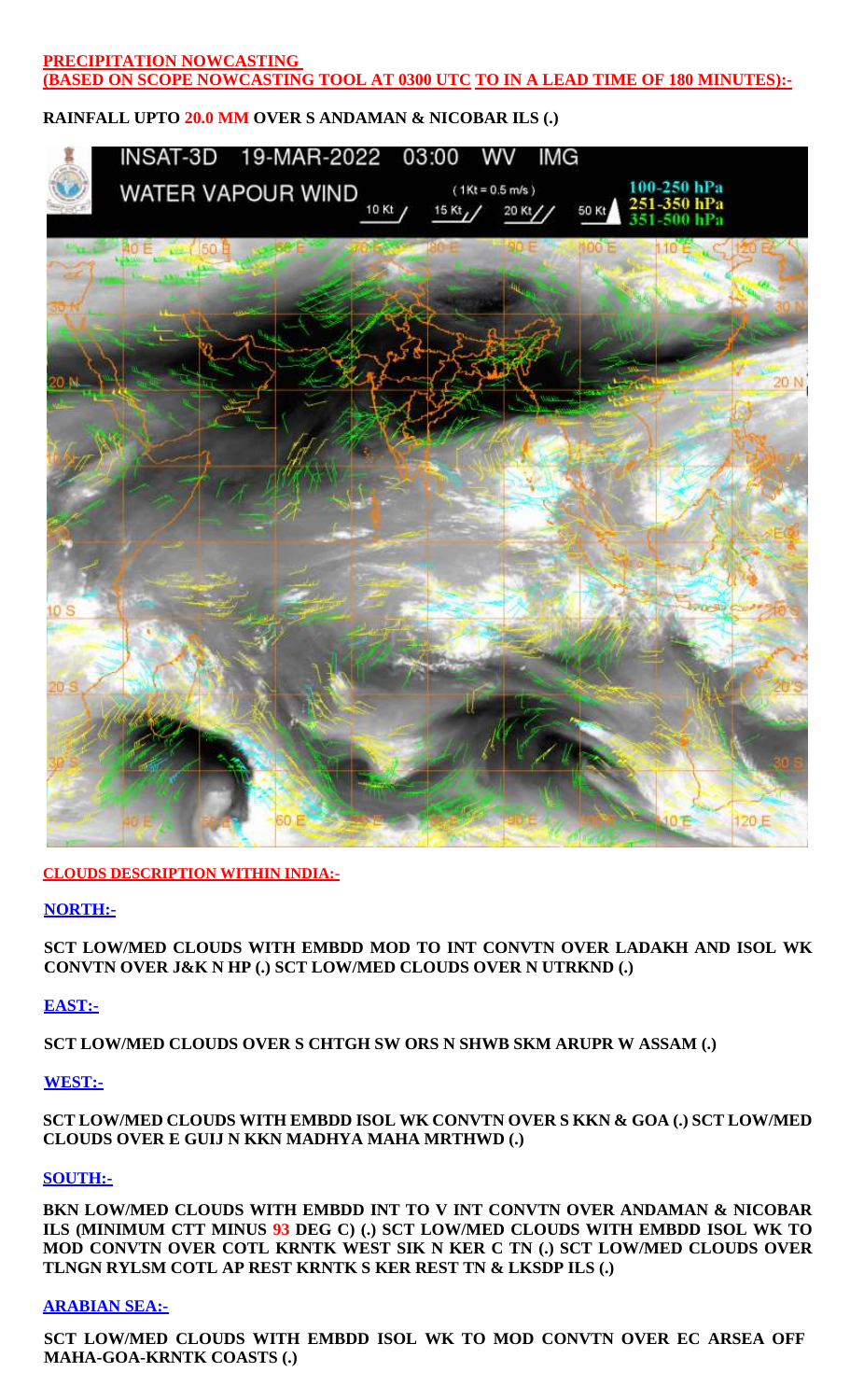## **BAY OF BENGAL & ANDAMAN SEA:-**

#### **BKN LOW/MED CLOUDS WITH EMBDD INT TO V INT CONVTN OVER ANDAMAN & NICOBAR ILS ADJ SE BAY ANDAMAN SEA (MINIMUM CTT MINUS 93 DEG C) (.) SCT LOW/MED CLOUDS WITH EMBDD MOD TO INT CONVTN OVER REST S BAY (.)**

## **CLOUDS DESCRIPTION OUTSIDE INDIA:**



#### **SCT LOW/MED CLOUDS WITH EMBDD MOD TO INT CONVTN OVER CHINA THAILAND GULF OF THAILAND CAMBODIA LAOS VIETNAM HAINAN SUMATRA STR OF MALACCA MALAYSIA BORNEO S CHINA SEA JAVA ILS & SEA CELEBES ILS & SEA PHILIPPINES S YELLOW SEA N MADAGASCAR MOZAMBIQUE CHANNEL AND OVER INDIAN OCEAN BET LAT 5.0N TO 15.0S LONG 75.0E TO 105.0E (.)**

**TOO 19/0950 HRS IST=**

**NNNN**

## **LEGEND:-**

| <b>REGION</b> | <b>NORTH</b> | <b>J&amp;K HP PJB HARY DLH UP UTRKND</b>                               |
|---------------|--------------|------------------------------------------------------------------------|
|               | <b>EAST</b>  | <b>BHR JHRKND CHTGH OR WB SKM</b><br><b>NORTH- EAST STATES</b>         |
|               | <b>WEST</b>  | RAJ MP GUJ MAHA GOA                                                    |
|               | <b>SOUTH</b> | <b>TLNGN AP KRNTK KER TN LKSDP</b><br><b>ANDAMAN &amp; NICOBAR ILS</b> |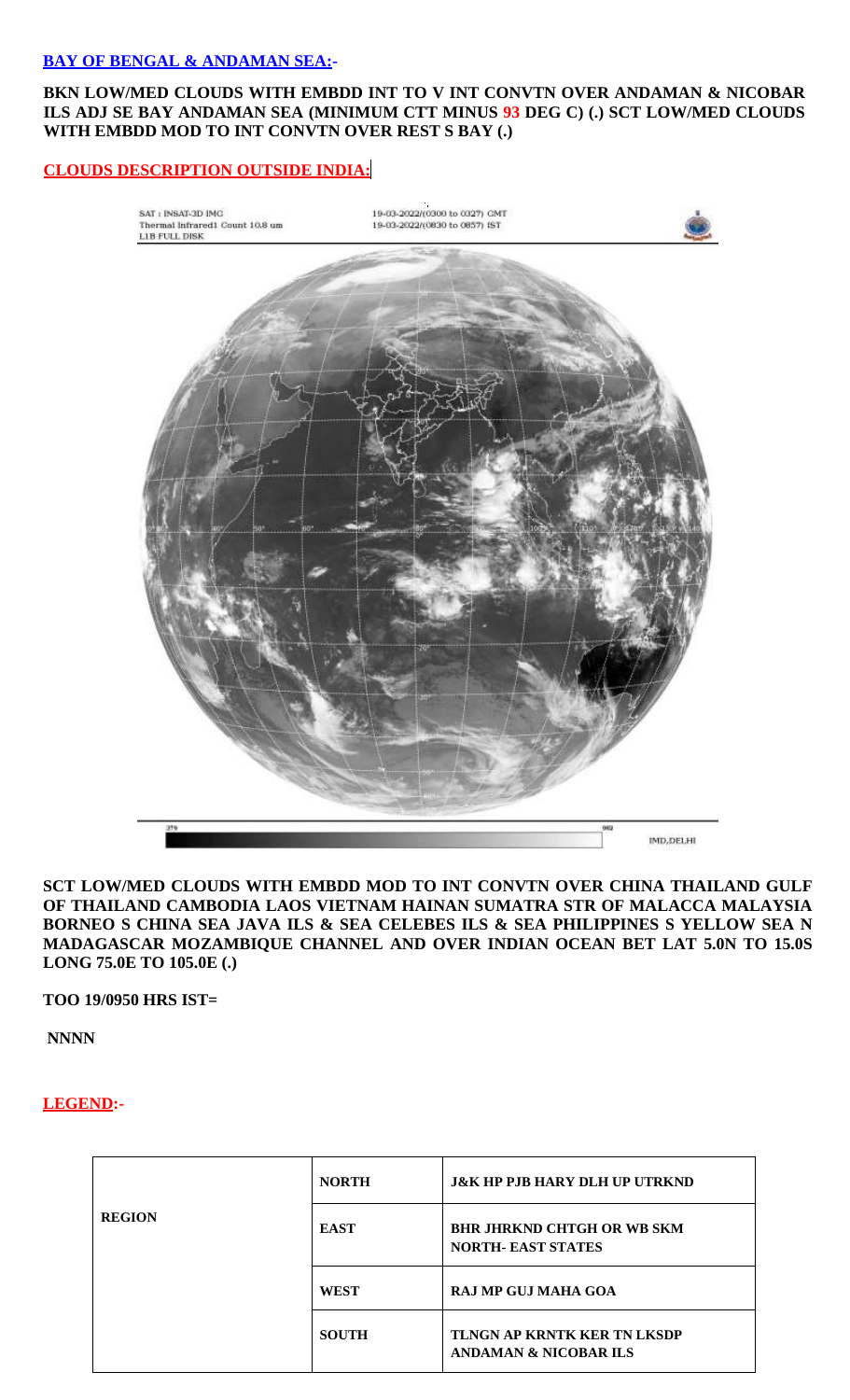|                                                                       | <b>ISOL</b>            | ISOLATED (LESS THAN 25%)                                       |
|-----------------------------------------------------------------------|------------------------|----------------------------------------------------------------|
|                                                                       | <b>SCT</b>             | <b>SCATTERED (25 TO 50%)</b>                                   |
| <b>CLOUD DISTRIBUTION</b>                                             | <b>BKN</b>             | <b>BROKEN (51 TO 75%)</b>                                      |
|                                                                       | <b>SLD</b>             | <b>SOLID (GREATER THAN 75%)</b>                                |
| <b>CLOUDS TOP</b><br><b>TEMPERATURE</b>                               | <b>CTT</b>             | <b>CLOUD TOP TEMPERATURE</b>                                   |
|                                                                       |                        |                                                                |
| <b>CONVECTION</b>                                                     | <b>WK CONVTN</b>       | <b>WEAK CONVECTION</b><br>(CTT GREATER THAN -25°C)             |
|                                                                       | <b>MOD CONVTN</b>      | <b>MODERATE CONVECTION</b>                                     |
|                                                                       | <b>INT CONVTN</b>      | (CTT BETWEEN -25°C TO -40°C)<br><b>INTENSE CONVECTION</b>      |
|                                                                       | <b>V INT CONVTN</b>    | (CTT BETWEEN -41°C TO -70°C)<br><b>VERY INTENSE CONVECTION</b> |
|                                                                       |                        | (CTT LESS THAN -70°C)                                          |
| METEOROLOGICAL SUB-<br>DIVISIONS, STATES &<br><b>UNION TERITORIES</b> | <b>ARUPR</b>           | <b>ARUNACHAL PRADESH</b>                                       |
|                                                                       | <b>BHR</b>             | <b>BIHAR</b>                                                   |
|                                                                       | <b>CHTGH</b>           | <b>CHHATTISGARH</b>                                            |
|                                                                       | <b>COTLAP</b>          | <b>COASTAL ANDHRA PRADESH</b>                                  |
|                                                                       | <b>COTL KRNTK</b>      | <b>COASTAL KARNATAKA</b>                                       |
|                                                                       | <b>COTL ORS</b>        | <b>COASTAL ORISSA</b>                                          |
|                                                                       | <b>GUJ</b>             | <b>GUJARAT</b>                                                 |
|                                                                       | <b>GWB</b>             | <b>GANGETIC WEST BENGAL</b>                                    |
|                                                                       | <b>HARY</b>            | <b>HARYANA</b>                                                 |
|                                                                       | <b>DLH</b>             | <b>DELHI</b>                                                   |
|                                                                       | HP                     | <b>HIMACHAL PRADESH</b>                                        |
|                                                                       | <b>J&amp;K</b>         | <b>JAMMU AND KASHMIR</b>                                       |
|                                                                       |                        |                                                                |
|                                                                       | <b>JHRKND</b>          | <b>JHARKHAND</b>                                               |
|                                                                       | <b>KER</b>             | <b>KERALA</b>                                                  |
|                                                                       | <b>KKN</b>             | <b>KONKAN</b>                                                  |
|                                                                       | <b>LKSDP</b>           | <b>LAKSHADWEEP</b>                                             |
|                                                                       | <b>M MAHA</b>          | <b>MADHYA MAHARASHTRA</b>                                      |
|                                                                       | <b>MAHA</b>            | <b>MAHARASHTRA</b>                                             |
|                                                                       | <b>MANI</b>            | <b>MANIPUR</b>                                                 |
|                                                                       | <b>MEGHA</b>           | <b>MEGHALAYA</b>                                               |
|                                                                       | <b>MIZO</b>            | <b>MIZORAM</b>                                                 |
|                                                                       | MP                     | <b>MADHYA PRADESH</b>                                          |
|                                                                       | <b>MRTHWD</b>          | <b>MARATHWADA</b>                                              |
|                                                                       | <b>NAGA</b>            | <b>NAGALAND</b>                                                |
|                                                                       | N COTL AP              | <b>NORTH COASTAL ANDHRA PRADESH</b>                            |
|                                                                       | <b>NIK</b>             | <b>NORTH INTERIOR KARNATAKA</b>                                |
|                                                                       | <b>ORS</b>             | <b>ORISSA</b>                                                  |
|                                                                       | <b>PJB</b>             | <b>PUNJAB</b>                                                  |
|                                                                       | <b>RAJ</b>             | <b>RAJASTHAN</b>                                               |
|                                                                       | <b>RYLSM</b>           | <b>RAYALASEEMA</b>                                             |
|                                                                       | <b>SAU &amp; KUTCH</b> | <b>SAURASHTRA &amp; KUTCH</b>                                  |
|                                                                       | <b>SHWB</b>            | <b>SUB-HIMALAYAN WEST BENGAL</b>                               |
|                                                                       | <b>SIK</b>             | SOUTH INTERIOR KARNATAKA                                       |